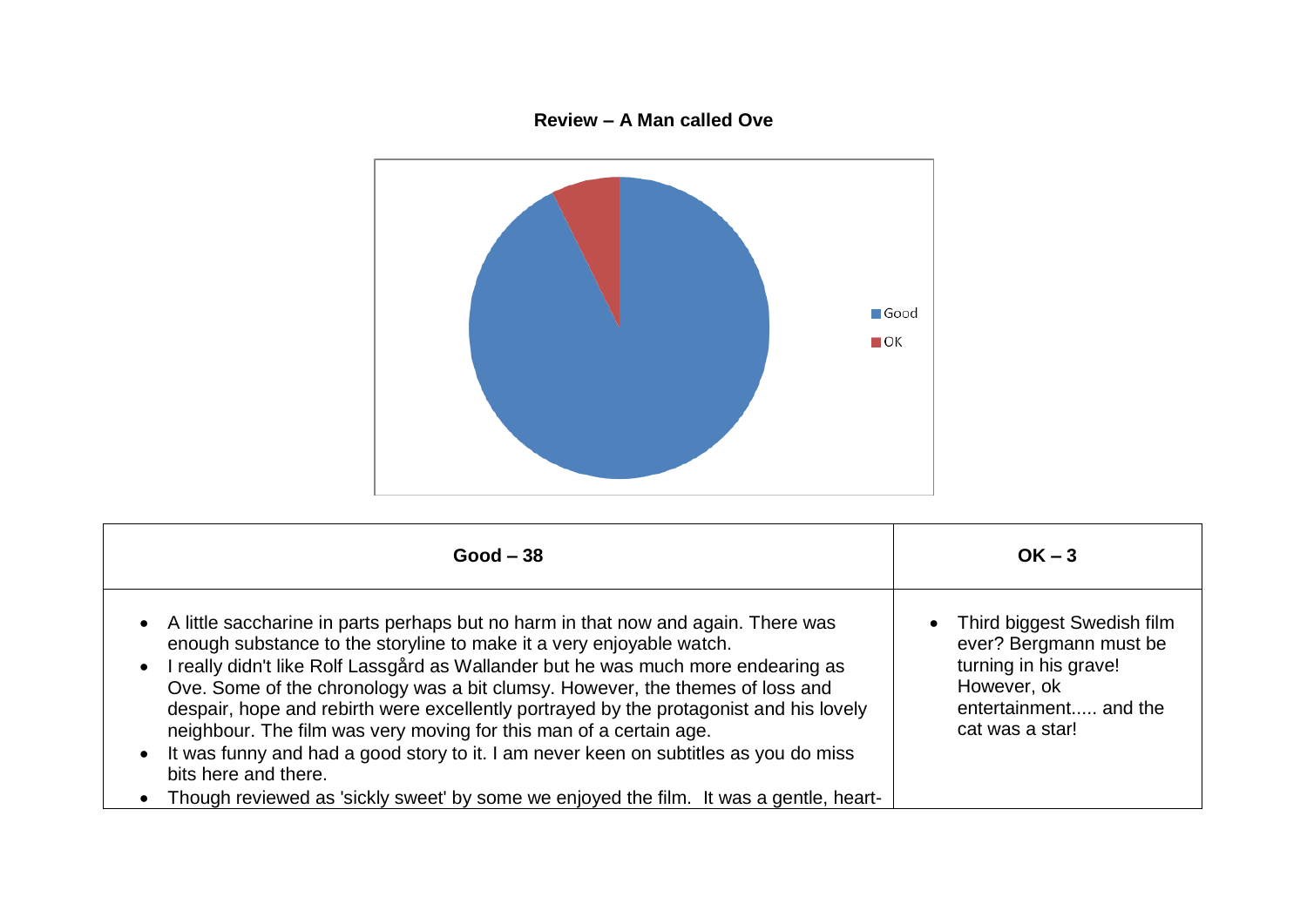warming story of love and friendship.

- Started as a corny comedy but evolved into a very emotional film. Brought tears to my eyes. Well done the film selection team.
- A hard book to adapt as it had so many subplots so at times I felt the stories were hanging a little - the cat, the gay kebab seller (I'm sure in the book he hooks up with Jimmy) and that the minor characters could have come across a little more strongly but on the whole totally agree with the concept of a big-hearted film!
- I thought it was a good film, with plenty of humour.
- We both enjoyed the film very much. It was somewhat poignant but with occasional belly laughs. Thought it stayed true to the book. A very good choice.
- This film was surprisingly good. It had the ability to make you smile, laugh & feel sad (but mainly smile). Thoroughly enjoyable. Graham is not normally a fan of sub- titles but didn't find it a problem last night.
- Excellent acting, funny and moving. Gillian liked the cat!
- A very good film. Charming, thought provoking and feel good factor
- Very dark humour at times, but we got used to it and laughed a lot. A tale worth telling.
- Enjoyed this film enormously! Loved the humour which balanced the treacly sentimental parts, so many of us came out smiling!
- We found it a moving story. Not at all too sugary. It became clear how he had become such an unpleasant old (old at 59!) man. He was by nature a loner, and his wife was everything to him. I was a bit worried and unconvinced about the forced institutionalisation of the neighbour. Pity Ove had to die at the end.
- Thoroughly enjoyable. Funny, sad, pathos, well-acted, with a beginning, middle and proper ending. The time went really quickly, and we were totally engrossed. Well done!
- I thought that it was a charming and humorous film which was sensitively acted and directed. The flashback storytelling worked really well, disclosing Ove and Sonja's relationship and the admirable way in which they both dealt with the difficulties in their life. I was amazed to find myself laughing at his attempts to end his life, what a relief that his life came to an end peacefully and naturally with good friends around him.
- I liked the way it slowly introduced us to his back story and dealt both with comic and tragic episodes, but not in a mawkish way, making you laugh and maybe shed a silent